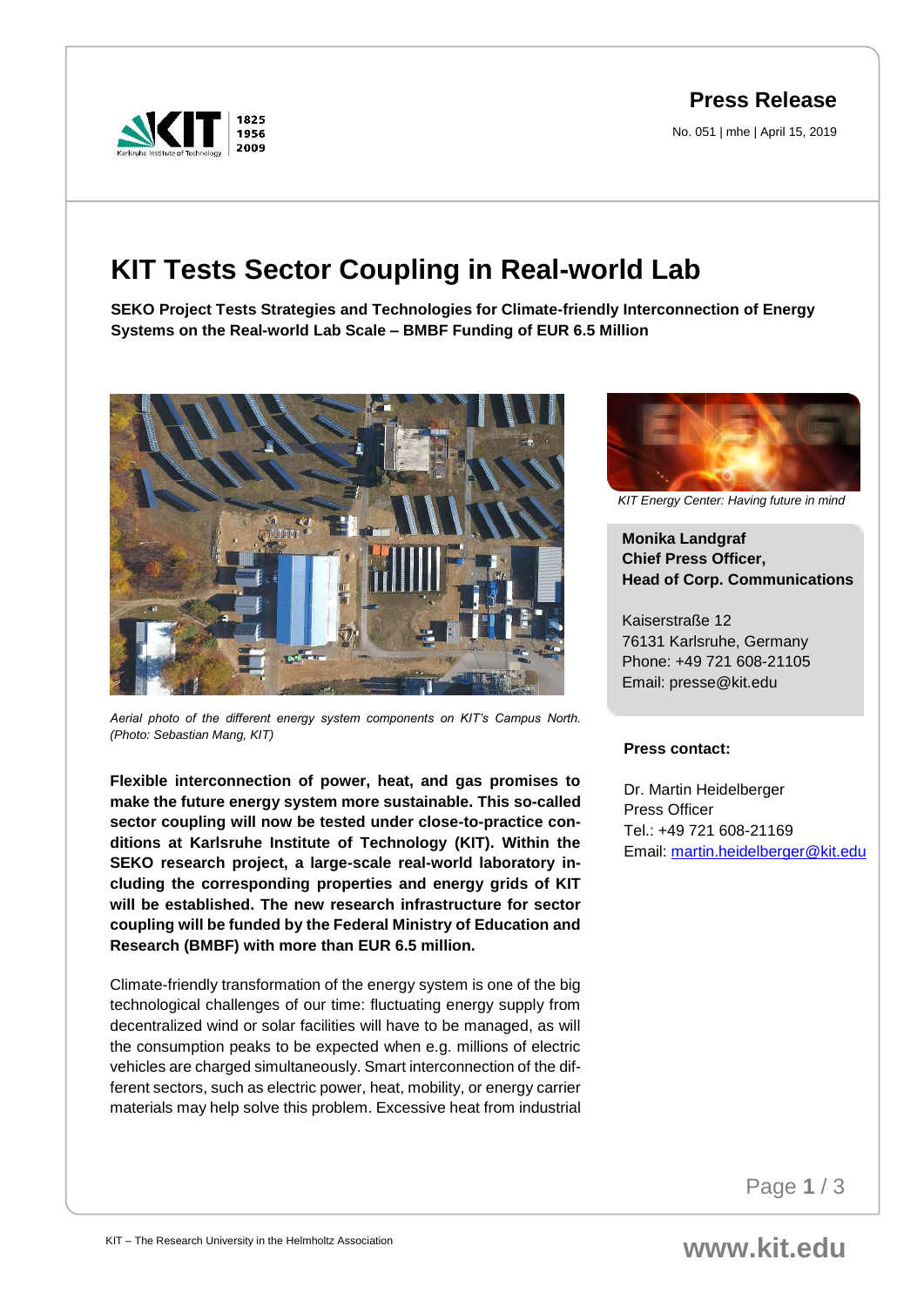**Press Release** No. 051 | mhe | April 15, 2019



processes may be converted into power for electric mobility, excessive wind energy may be used for the production of synthetic natural gas (SNG) that is then fed into the natural gas grid for later consumption. "The aim of sector coupling is to shift energy as efficiently as possible between the different sectors, depending on demand and supply, while reducing greenhouse gas emissions and costs.," explains Professor Joachim Knebel, who coordinates the new sector coupling research project (SEKO). "In the past years, we developed a number of technologies for energy storage and energy conversion as well as strategies for the control of such processes at KIT. Within the SEKO research project, we now plan to test them in a large-scale real-world lab under close-to-practice conditions."

Seven institutes of KIT are involved in SEKO. Within the project, these institutes cooperate across disciplines in various constellations. Research is funded by the BMBF with more than EUR 6.5 million for four years. "Some parts of the infrastructure of the SEKO real-world lab at KIT already exist," project manager Dr. Isabelle Südmeyer says. With funding by the Helmholtz Association, a suited technology platform is being built on KIT's Campus North at the moment. It consists of the Energy Lab 2.0 and Living Lab Energy Campus and will enable sector coupling both physically as well as with the help of information and communication technologies. By late 2019, construction of major components is planned to be completed. "Then, it will be possible to study system integration of various technologies and to develop and validate methods for dynamic coupling of the sectors," Südmeyer continues.

The SEKO research project consists of four subprojects. The **Power subproject** headed by Professor Mathias Noe of the Institute for Technical Physics (ITEP) focuses on coupling of heat pumps and electric vehicles with photovoltaic facilities and power stores. The **Gas subproject** headed by Professor Thomas Kolb of the Institute for Technical Chemistry (ITC) studies the interaction of gas and heat grids taking into consideration an energy-intensive industrial process and the dynamics of power-to-gas processes. The **Heat/Cold subproject** headed by Professor Veit Hagenmeyer of the Institute for Automation and Applied Informatics (IAI) will cover the development of methods to automatically generate heat load curves for buildings and experimental studies of efficient power-to-heat conversion for domestic application. Within the framework of an **overarching sector coupling subproject** also headed by Hagenmeyer, interconnection of the different facilities by information and communication technologies for flexible management is studied. Particular attention will be paid to IT security to prevent interference, attacks, and manipulation.